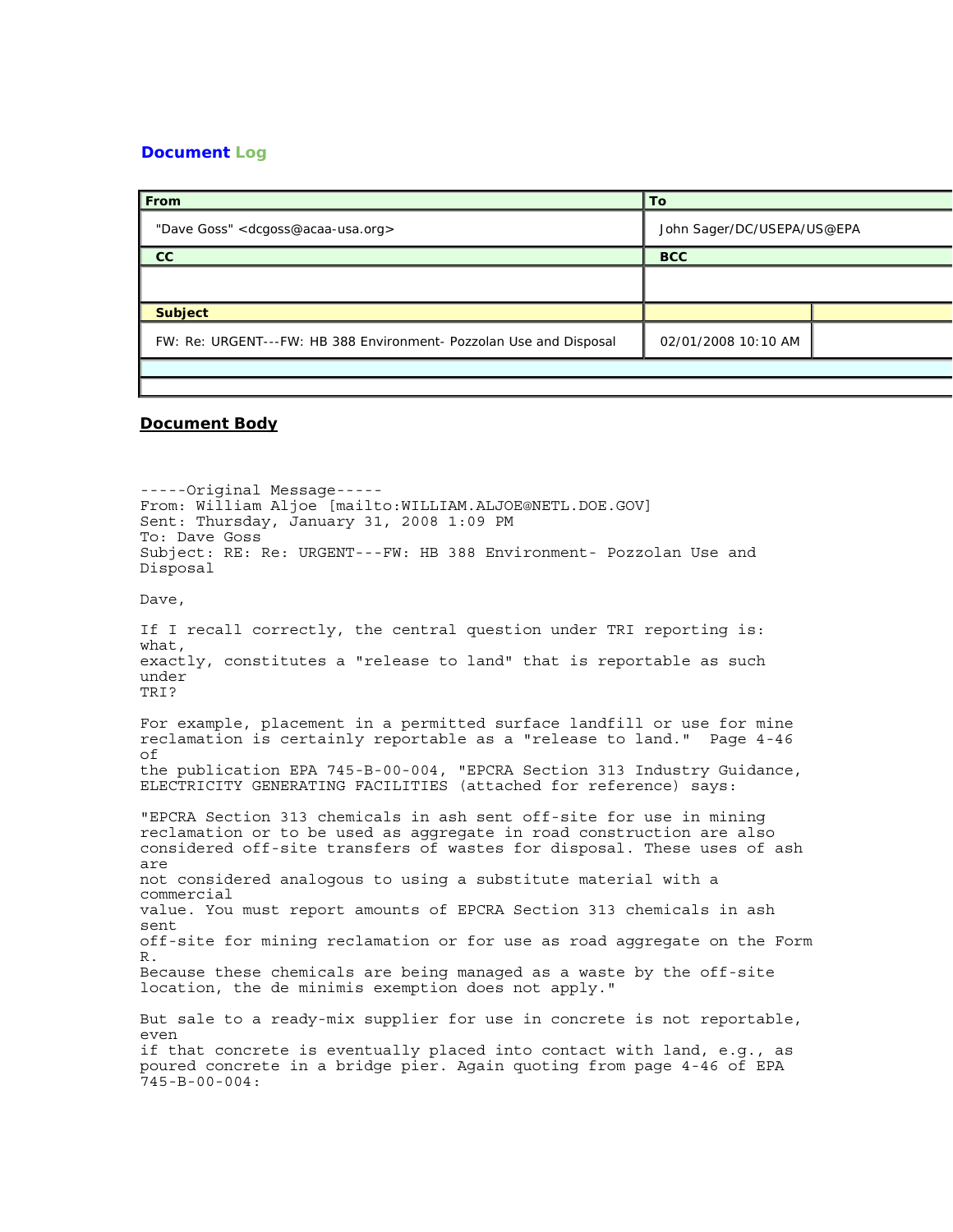"Electricity generating facilities may also distribute ash into commerce for use in the construction industry, or for metals recovery. When ash is distributed in commerce to be directly used by an off-site entity, the amounts of EPCRA Section 313 chemicals distributed in commerce are not reported on the Form R. For example, an electricity generating facility that sells ash to a construction facility who incorporates the ash directly into the manufacture of cement, does not report quantities of EPCRA Section 313 chemicals in that ash on the Form R." The gray area is when the CCP is sold for use in a commercial product such as "Poz-o-Tec" or "Stabil-Fill" that is subsequently used for a road base or mine reclamation - is this a "release to land" (reportable as a release) or "distributed into commerce" (not reportable)? If the beneficial use involves the latter italicized case rather than the former, then the affected utilities would appear to be justified in not reporting under TRI. Bill William W. Aljoe General Engineer/Project Manager U.S. Department of Energy National Energy Technology Laboratory 626 Cochrans Mill Road PO Box 10940 Pittsburgh, PA 15236-0940 Phone: 412-386-6569 Cell: 412-605-9757 Fax: 412-386-5917 E-Mail: aljoe@netl.doe.gov >>> "Dave Goss" <dcgoss@acaa-usa.org> 1/31/2008 10:46 AM >>> Thanks, Bill. Good ideas. I won't be able to attend this as I am traveling from Phoenix to Washington to attend a meeting on TRI on Friday the  $14th.$ There are concerns from Region 3 about why beneficial use of CCPs is not being reported under TRI. Again, it stems back to Maryland. Dave -----Original Message----- From: William Aljoe [mailto:WILLIAM.ALJOE@NETL.DOE.GOV] Sent: Thursday, January 31, 2008 8:18 AM To: Dave Goss Cc: Jim Roewer Subject: RE: Re: URGENT---FW: HB 388 Environment- Pozzolan Use and Disposal Dave, It would probably help if the Maryland utilities would attend the Hearing on this bill - According to the website, it is scheduled for Feb. 13 at 1:00 PM.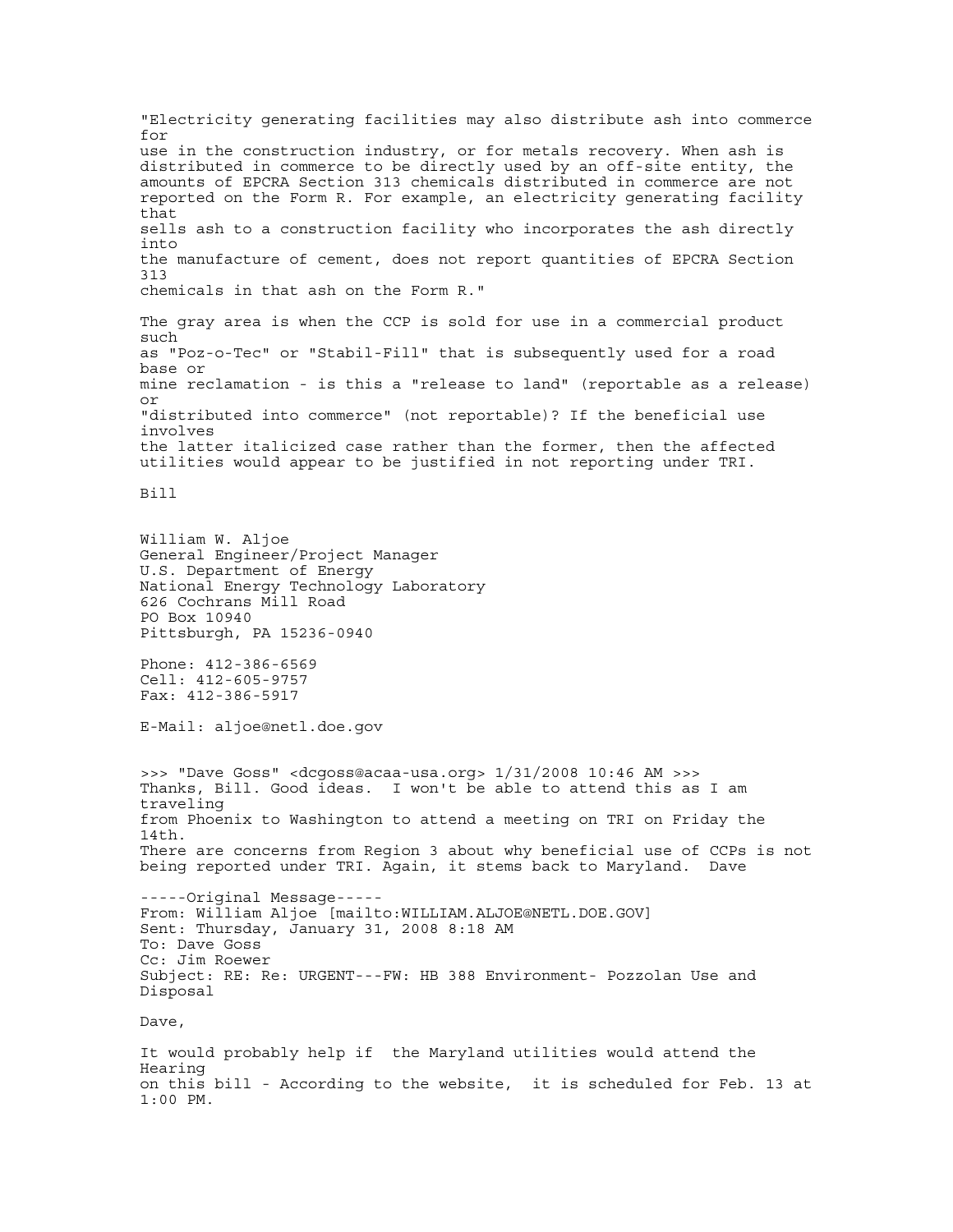A good approach would be for the utilities to voice their support of a State regulatory program for disposal that looks as much as possible like the voluntary program that USWAG has developed. Simultaneously, they need to bring evidence, in the form of research results, to show that contaminant leaching from CCP beneficial use in roadbuilding and land reclamation is much less likely than when the same CCP materials are put in landfills. I would suspect that UMW-Milwaukee, Univ. of New Hampshire, and Ohio State (Warren Dick) can provide assistance in this regard. Bill William W. Aljoe General Engineer/Project Manager U.S. Department of Energy National Energy Technology Laboratory 626 Cochrans Mill Road PO Box 10940 Pittsburgh, PA 15236-0940 Phone: 412-386-6569 Cell: 412-605-9757 Fax: 412-386-5917 E-Mail: aljoe@netl.doe.gov >>> "Dave Goss" <dcgoss@acaa-usa.org> 1/31/2008 9:36 AM >>> Thanks, Bill. I just wanted to make sure you were aware of the issues. As usual, any suggestions or thoughts you might have would be appreciated. I am working with Jim Roewer and a number of the utilities to follow this. I will go to the beneficial use hearing on February 26th in Baltimore, too. Take care, Dave From: William Aljoe [mailto:WILLIAM.ALJOE@NETL.DOE.GOV] Sent: Wednesday, January 30, 2008 7:09 AM To: David Goss Subject: Fwd: Re: URGENT---FW: HB 388 Environment- Pozzolan Use and Disposal Dave, I have no doubt this bill is a knee-jerk response to the contamination that has occurred as the result of the Gambrills fly ash landfill (see attached articles). Hopefully cooler heads will prevail and the bill will die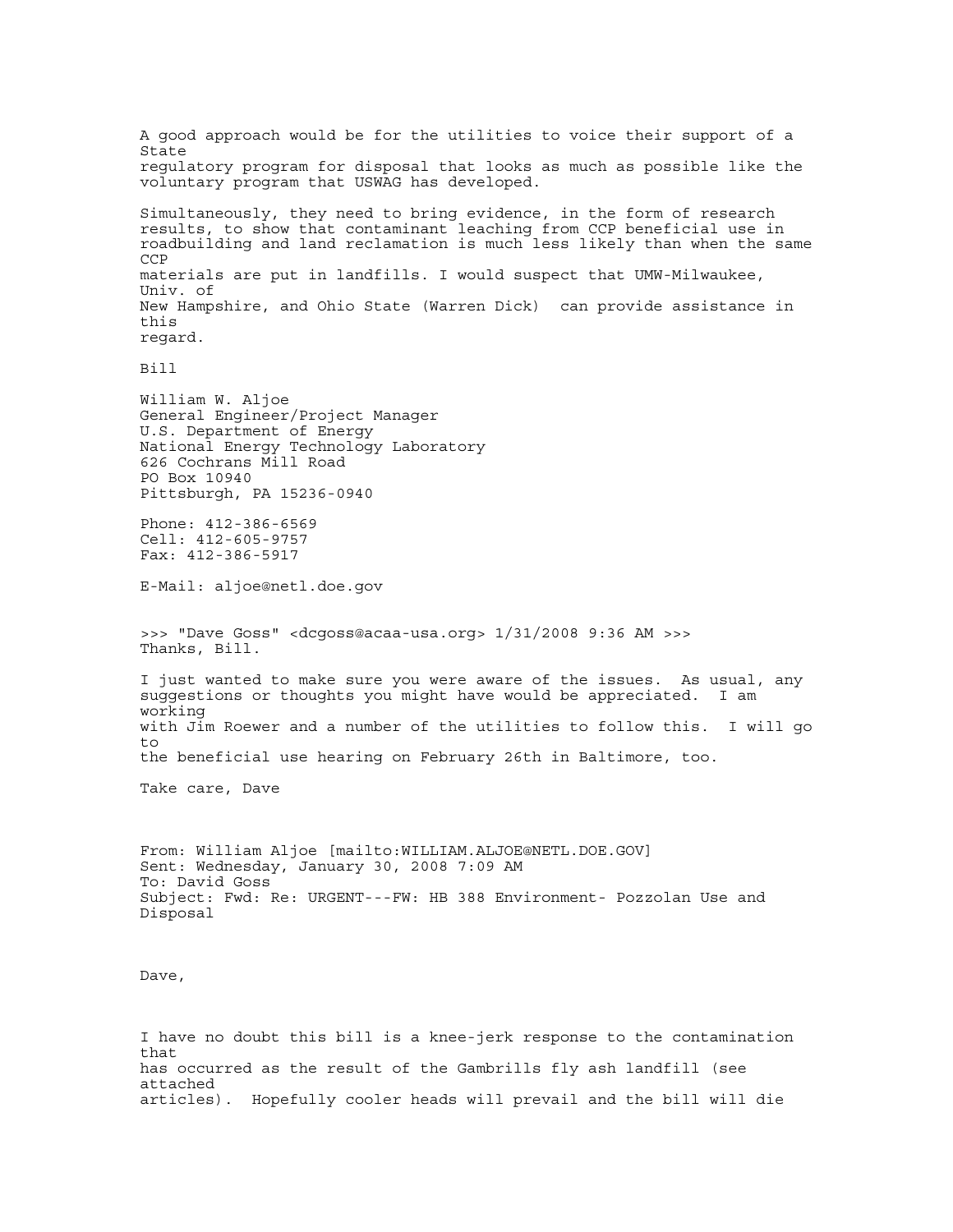somewhere in committee. The web site where you can download the bill and track its progress is: http://mlis.state.md.us/2008RS/billfile/hb0388.htm

## Bill

William W. Aljoe General Engineer/Project Manager U.S. Department of Energy National Energy Technology Laboratory 626 Cochrans Mill Road PO Box 10940 Pittsburgh, PA 15236-0940 Phone: 412-386-6569 Cell: 412-605-9757 Fax: 412-386-5917 E-Mail: aljoe@netl.doe.gov >>> <Lueckenhoff.Dominique@epamail.epa.gov> 1/30/2008 8:51 AM >>> Dave - we're gathering more info on this. Our understanding is that this stems from well contamination resulting from the disposal of fly ash in sand and gravel pits. Does the Association have a scientific/technical response to such risk concerns? ----- Original Message ----- From: "Dave Goss" [dcgoss@acaa-usa.org] Sent: 01/29/2008 08:19 PM MST To: <Jason.Harrington@dot.gov>; "Rob Jolly" <robb@revisionsd.com>; Dominique Lueckenhoff; Mary Hunt; John Sager; Robert Burchard; "Jim Roewer" <jroewer@eei.org>; "William Weissman" <wweissman@venable.com>; "John Ward" <jward@headwaters.com>; "John Jeffcoat" <john.l.jeffcoat@constellation.com>; "Hank Keiper" <hkeiper@sefagroup.com>; "Jimmy Knowles" <jknowles@sefagroup.com>; "'Dedrickson, Yvonne A'" <Yvonne.A.Dedrickson@constellation.com> Cc: "Bill Aljoe" <aljoe@netl.doe.gov>; "Tuncer Edil" <edil@engr.wisc.edu>;